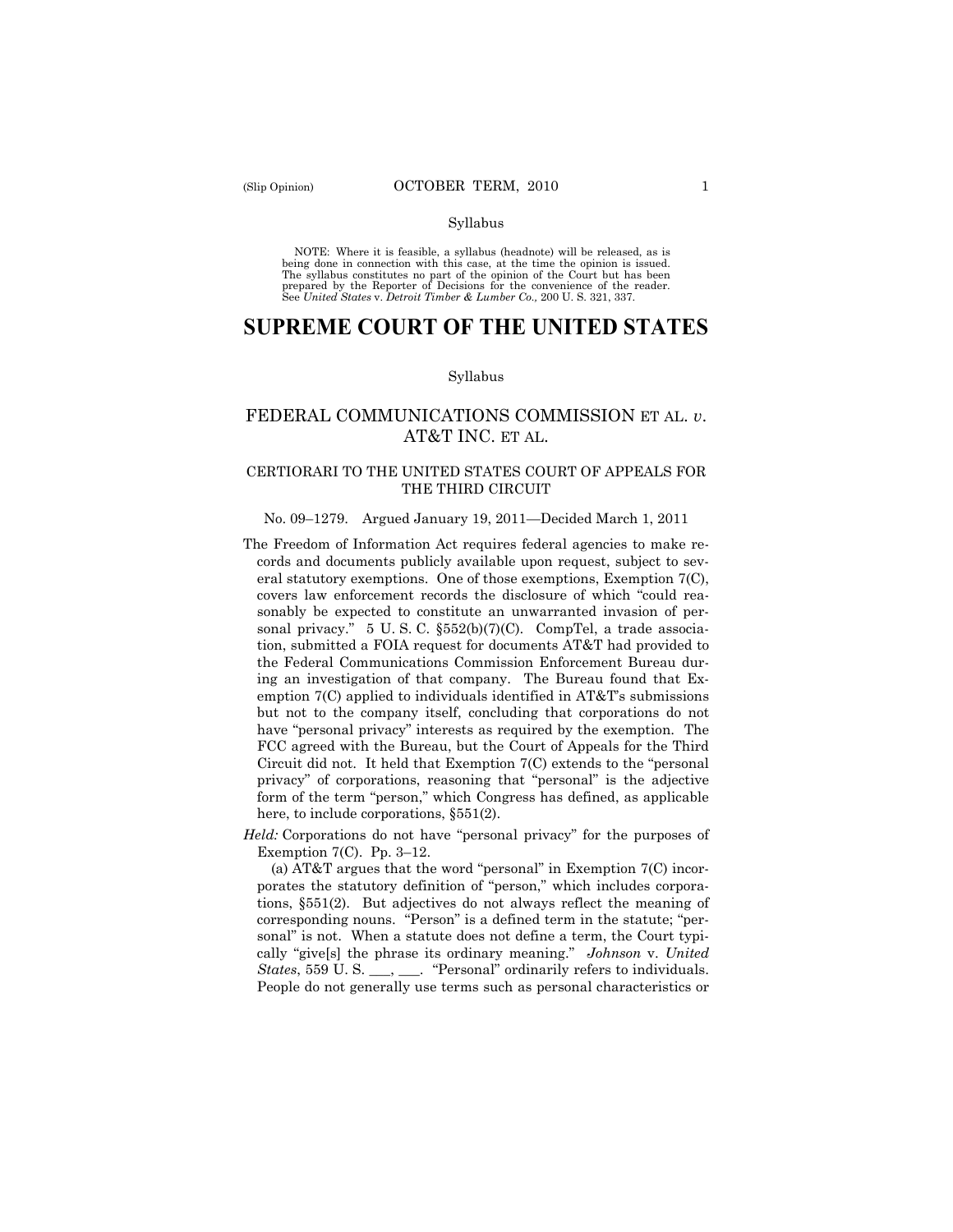#### Syllabus

personal correspondence to describe the characteristics or correspondence of corporations. In fact, "personal" is often used to mean precisely the *opposite* of business-related: We speak of personal expenses and business expenses, personal life and work life, personal opinion and a company's view. Dictionary definitions also suggest that "personal" does not ordinarily relate to artificial "persons" like corporations.

AT&T contends that its reading of "personal" is supported by the common legal usage of the word "person." Yet while "person," in a legal setting, often refers to artificial entities, AT&T's effort to ascribe a corresponding legal meaning to "personal" again elides the difference between "person" and "personal." AT&T provides scant support for the proposition that "personal" denotes corporations, even in a legal context.

Regardless of whether "personal" can carry a legal meaning apart from its ordinary one, statutory language should be construed "in light of the terms surrounding it." *Leocal* v. *Ashcroft*, 543 U. S. 1, 9. Exemption 7(C) refers not just to the word "personal," but to the term "personal privacy." "Personal" in that phrase conveys more than just "of a person"; it suggests a type of privacy evocative of human concerns—not the sort usually associated with an entity like AT&T. AT&T does not cite any other instance in which a court has expressly referred to a corporation's "personal privacy." Nor does it identify any other statute that does so. While AT&T argues that this Court has recognized "privacy" interests of corporations in the Fourth Amendment and double jeopardy contexts, this case does not call for the Court to pass on the scope of a corporation's "privacy" interests as a matter of constitutional or common law. AT&T contends that the FCC has not demonstrated that the phrase "personal privacy" necessarily excludes corporations' privacy. But construing statutory language is not merely an exercise in ascertaining "the outer limits of [a word's] definitional possibilities," *Dolan* v. *Postal Service*, 546 U. S. 481, 486, and AT&T has provided no sound reason in the statutory text or context to disregard the ordinary meaning of the phrase. Pp. 3–9.

(b) The meaning of "personal privacy" in Exemption 7(C) is further clarified by two pre-existing FOIA exemptions. Exemption 6, which Congress enacted eight years before Exemption 7(C), covers "personnel and medical files and similar files the disclosure of which would constitute a clearly unwarranted invasion of personal privacy." §552(b)(6). This Court has regularly referred to Exemption 6 as involving an "individual's right of privacy," *Department of State* v. *Ray*, 502 U. S. 164, 175, and Congress used in Exemption 7(C) the same phrase—"personal privacy"—used in Exemption 6. In contrast, FOIA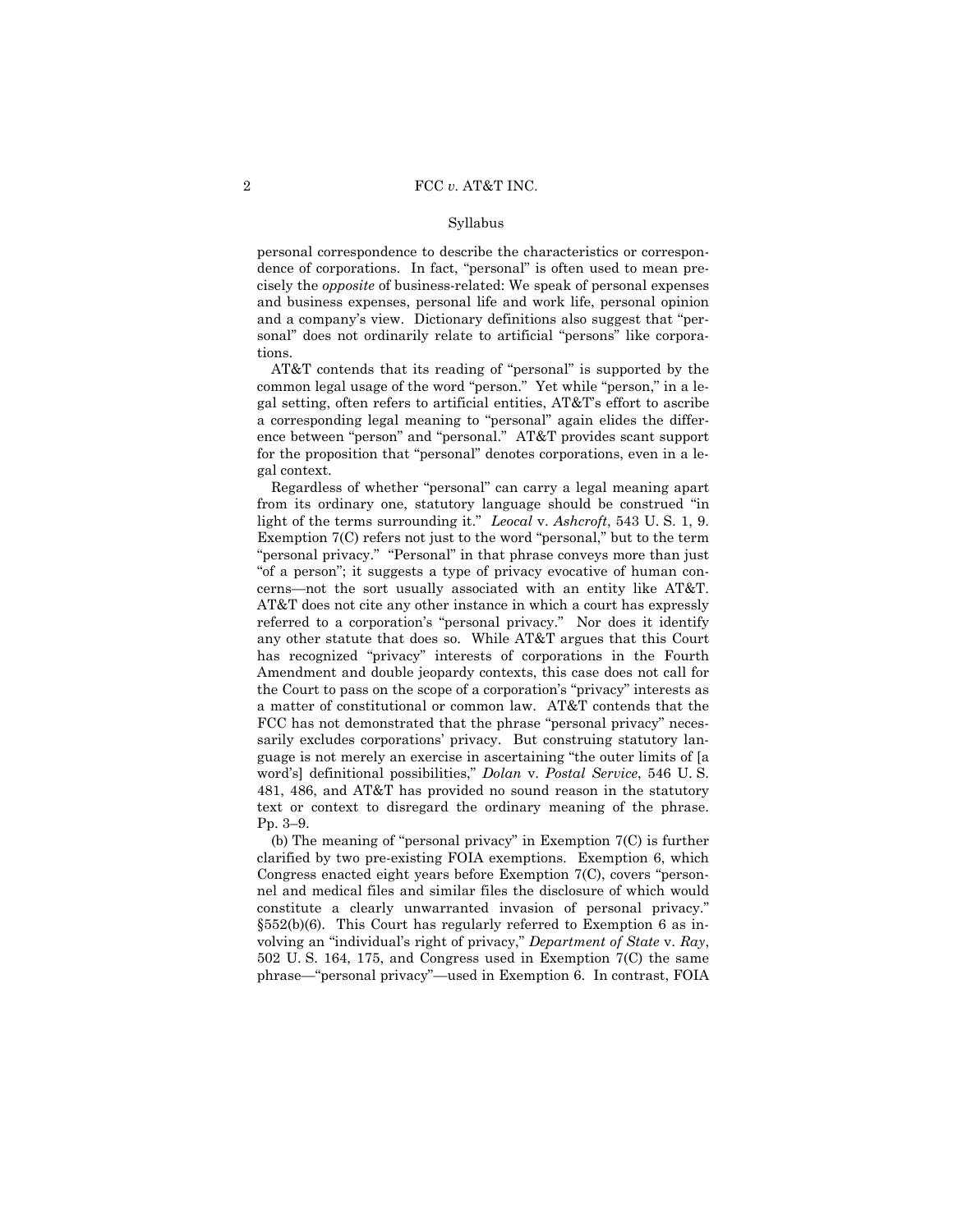### Syllabus

Exemption 4, which protects "trade secrets and commercial or financial information obtained from a person and privileged or confidential," §552(b)(4), clearly applies to corporations. Congress did not use any language similar to that in Exemption 4 in Exemption 7(C). Pp. 9–11.

582 F. 3d 490, reversed.

ROBERTS, C. J., delivered the opinion of the Court, in which all other Members joined, except KAGAN, J., who took no part in the consideration or decision of the case.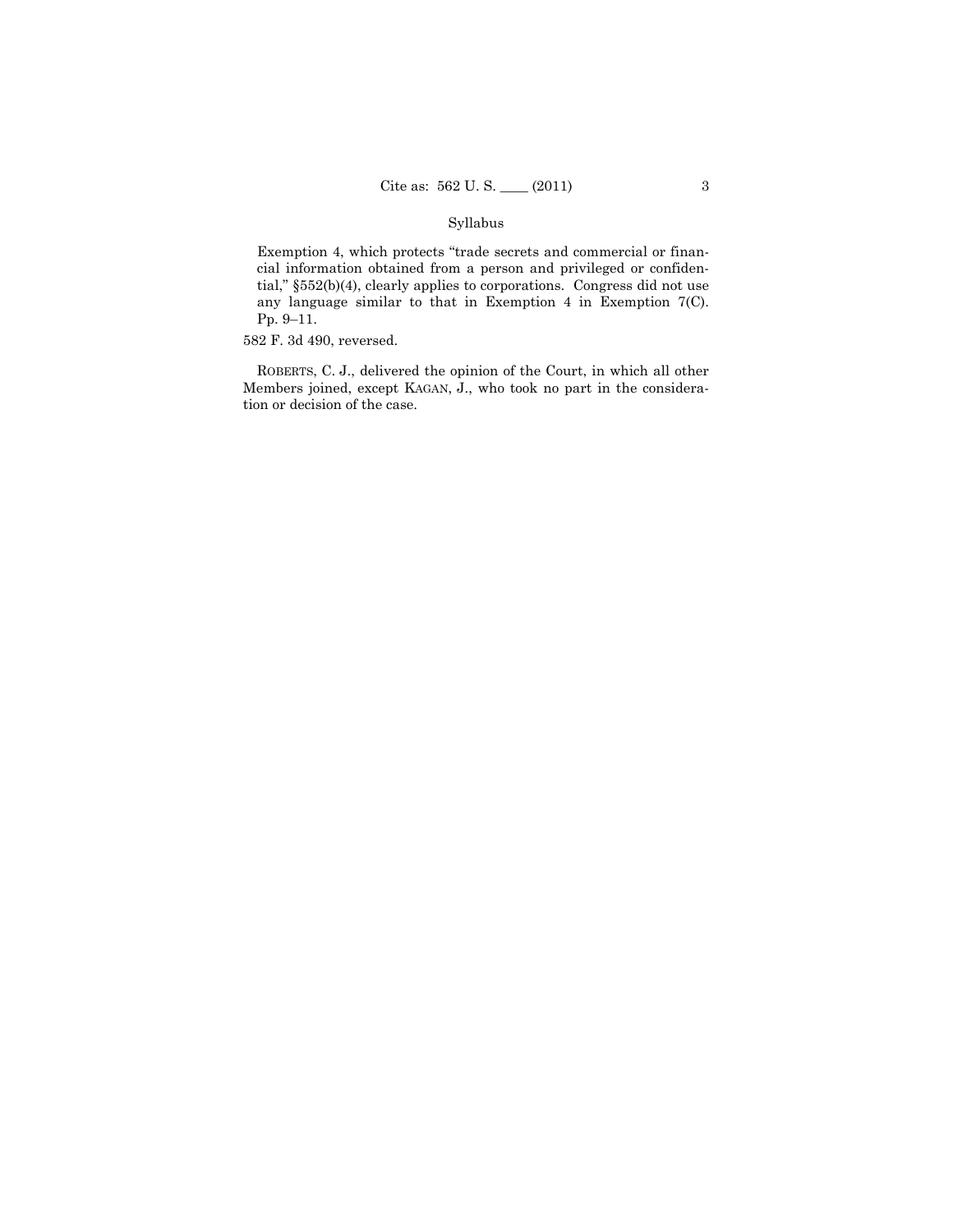NOTICE: This opinion is subject to formal revision before publication in the preliminary print of the United States Reports. Readers are requested to notify the Reporter of Decisions, Supreme Court of the United States, Washington, D. C. 20543, of any typographical or other formal errors, in order that corrections may be made before the preliminary print goes to press.

### $\frac{1}{2}$  , where  $\frac{1}{2}$ **SUPREME COURT OF THE UNITED STATES**

### $\frac{1}{2}$  ,  $\frac{1}{2}$  ,  $\frac{1}{2}$  ,  $\frac{1}{2}$  ,  $\frac{1}{2}$  ,  $\frac{1}{2}$ No. 09–1279

### FEDERAL COMMUNICATIONS COMMISSION, ET AL., PETITIONERS *v.* AT&T INC. ET AL.

### ON WRIT OF CERTIORARI TO THE UNITED STATES COURT OF APPEALS FOR THE THIRD CIRCUIT

### [March 1, 2011]

 CHIEF JUSTICE ROBERTS delivered the opinion of the Court.

The Freedom of Information Act requires federal agencies to make records and documents publicly available upon request, unless they fall within one of several statutory exemptions. One of those exemptions covers law enforcement records, the disclosure of which "could reasonably be expected to constitute an unwarranted invasion of personal privacy."  $5 \text{ U. S. C. } \S 552(b)(7)(C)$ . The question presented is whether corporations have "personal privacy" for the purposes of this exemption.

I

The Freedom of Information Act request at issue in this case relates to an investigation of respondent AT&T Inc., conducted by the Federal Communications Commission. AT&T participated in an FCC-administered program—the E-Rate (or Education-Rate) program—that was created to enhance access for schools and libraries to advanced telecommunications and information services. In August 2004, AT&T voluntarily reported to the FCC that it might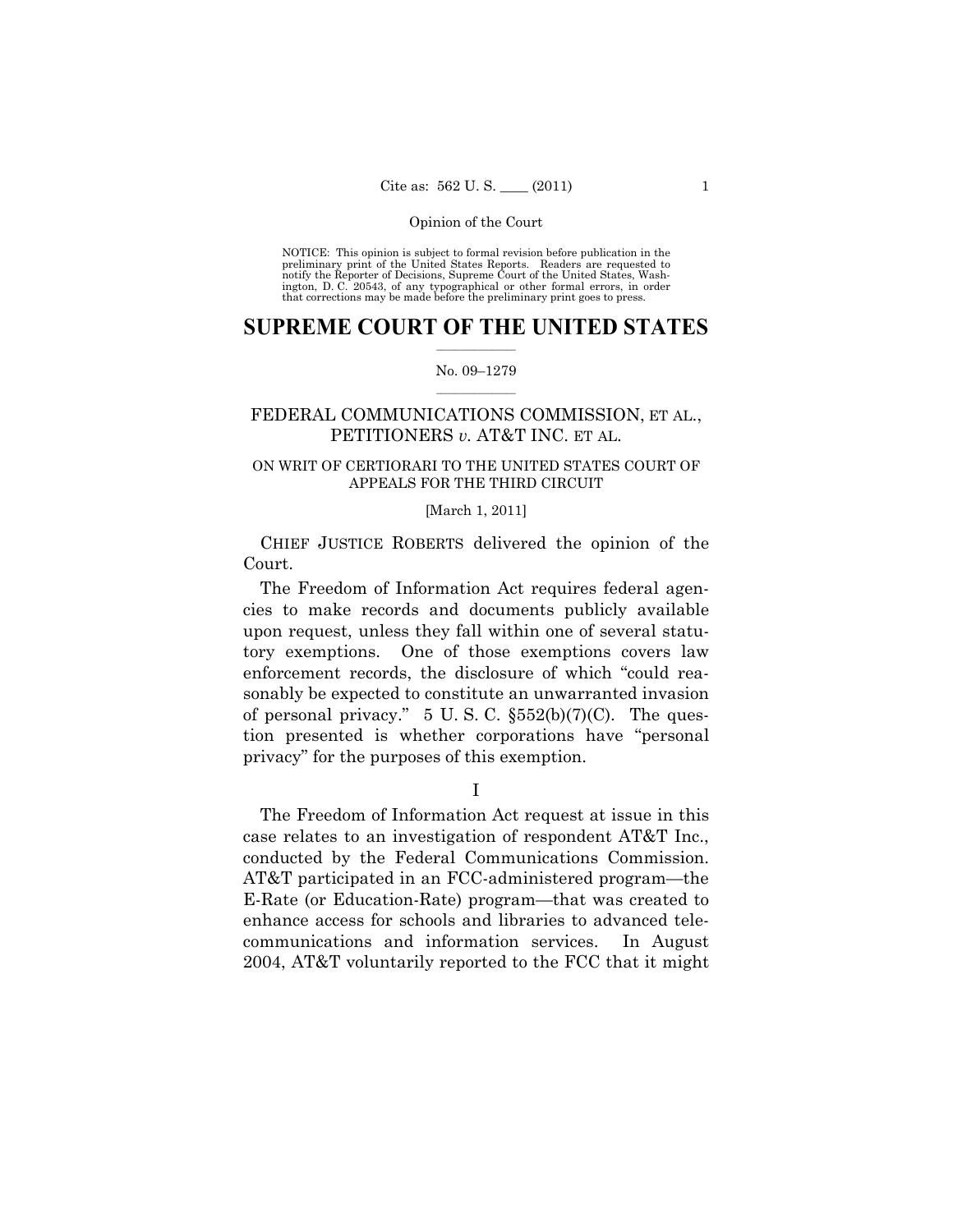have overcharged the Government for services it provided as part of the program.

The FCC's Enforcement Bureau launched an investigation. As part of that investigation, AT&T provided the Bureau various documents, including responses to interrogatories, invoices, emails with pricing and billing information, names and job descriptions of employees involved, and AT&T's assessment of whether those employees had violated the company's code of conduct. 582 F. 3d 490, 492–493 (CA3 2009). The FCC and AT&T resolved the matter in December 2004 through a consent decree in which AT&T—without conceding liability—agreed to pay the Government \$500,000 and to institute a plan to ensure compliance with the program. See 19 FCC Rcd. 24014, 24016–24019.

Several months later, CompTel—"a trade association representing some of AT&T's competitors"—submitted a FOIA request seeking "'[a]ll pleadings and correspondence'" in the Bureau's file on the AT&T investigation. 582 F. 3d, at 493. AT&T opposed CompTel's request, and the Bureau issued a letter-ruling in response.

The Bureau concluded that some of the information AT&T had provided (including cost and pricing data, billing-related information, and identifying information about staff, contractors, and customer representatives) should be protected from disclosure under FOIA Exemption 4, which relates to "trade secrets and commercial or financial information,"  $5 \text{ U. S. C. }$   $\S552(b)(4)$ . App. to Pet. for Cert. 40a–41a. The Bureau also decided to withhold other information under FOIA Exemption 7(C). Exemption 7(C) exempts "records or information compiled for law enforcement purposes" that "could reasonably be expected to constitute an unwarranted invasion of personal privacy." §552(b)(7)(C). The Bureau concluded that "individuals identified in [AT&T's] submissions" have "privacy rights" that warrant protection under Exemption 7(C).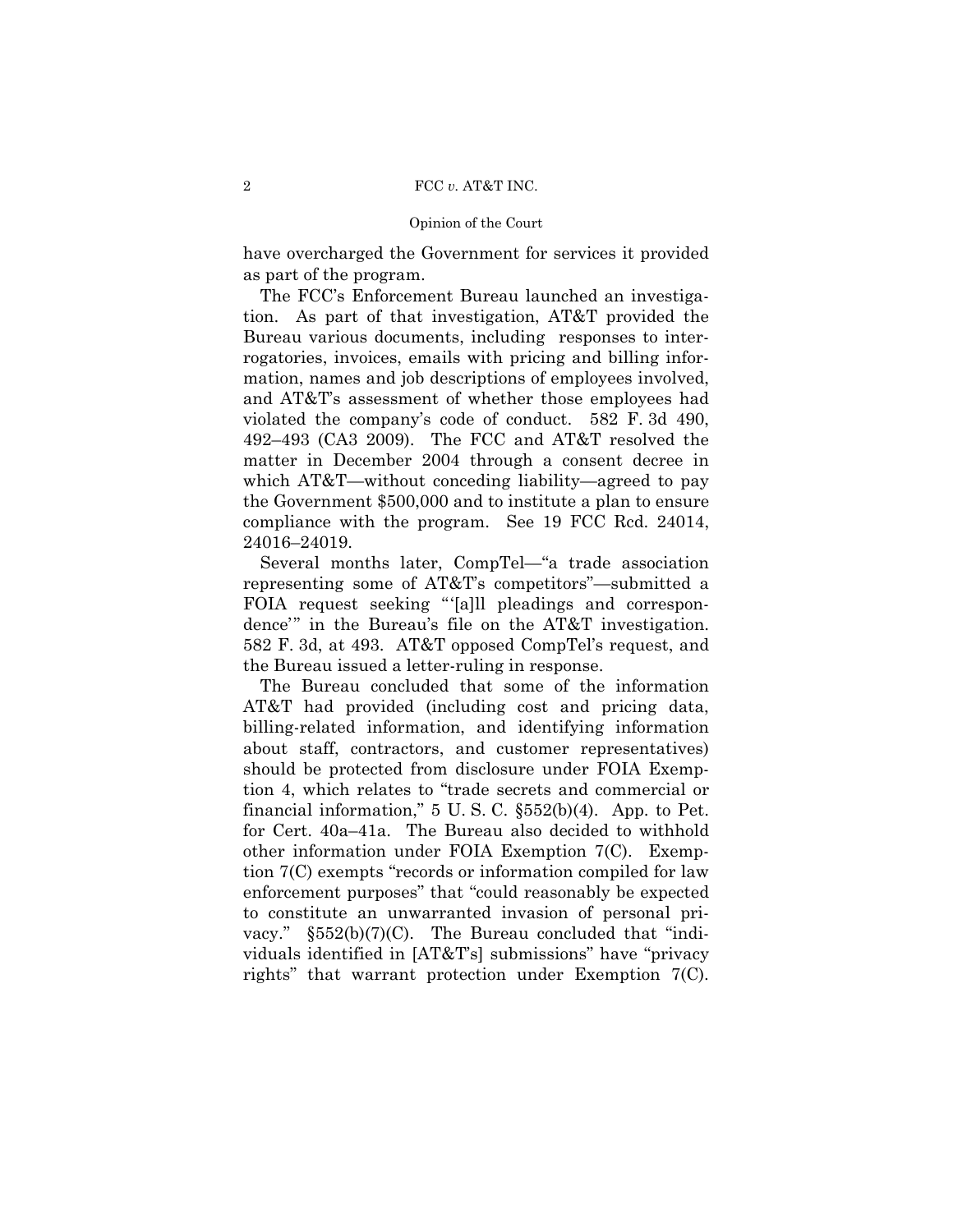*Id.*, at 43a. The Bureau did not, however, apply that exemption to the corporation itself, reasoning that "businesses do not possess 'personal privacy' interests as required" by the exemption. *Id.,* at 42a–43a.

On review the FCC agreed with the Bureau. The Commission found AT&T's position that it is "a 'private corporate citizen' with personal privacy rights that should be protected from disclosure that would 'embarrass' it . . . within the meaning of Exemption  $7(C)$ ... at odds with established [FCC] and judicial precedent." 23 FCC Rcd. 13704, 13707 (2008). It therefore concluded that "Exemption 7(C) has no applicability to corporations such as [AT&T]." *Id.,* at 13710.

AT&T sought review in the Court of Appeals for the Third Circuit, and that court rejected the FCC's reasoning. Noting that Congress had defined the word "person" to include corporations as well as individuals, 5 U. S. C.  $\S551(2)$ , the court held that Exemption 7(C) extends to the "personal privacy" of corporations, since "the root from which the statutory word [personal] ... is derived" is the defined term "person." 582 F. 3d, at 497. As the court explained, "[i]t would be very odd indeed for an adjectival form of a defined term not to refer back to that defined term." *Ibid.* The court accordingly ruled "that FOIA's text unambiguously indicates that a corporation may have a 'personal privacy' interest within the meaning of Exemption 7(C)." *Id.,* at 498.

The FCC petitioned this Court for review of the Third Circuit's decision and CompTel filed as a respondent supporting petitioners. We granted certiorari, 561 U. S. \_\_\_ (2010), and now reverse.

Like the Court of Appeals below, AT&T relies on the argument that the word "personal" in Exemption 7(C) incorporates the statutory definition of the word "person."

II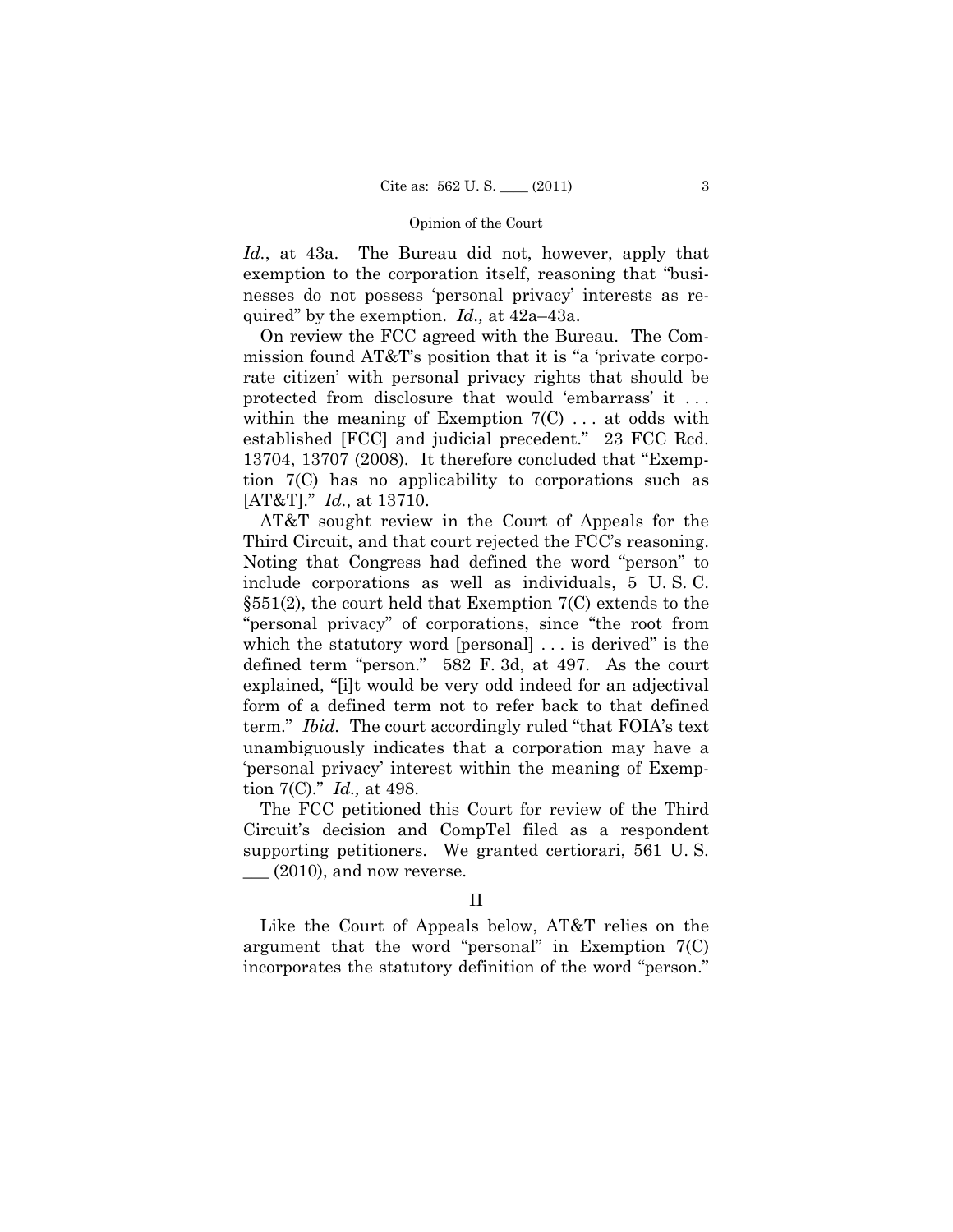### Opinion of the Court

See Brief for Respondent AT&T 8–9, 14–15 (AT&T Brief); 582 F. 3d, at 497. The Administrative Procedure Act defines "person" to include "an individual, partnership, corporation, association, or public or private organization other than an agency." 5 U. S. C. §551(2). Because that definition applies here, the argument goes, "personal" must mean relating to those "person[s]": namely, corporations and other entities as well as individuals. This reading, we are told, is dictated by a "basic principle of grammar and usage." AT&T Brief 8; see *id.,* at 14–15; see also 582 F. 3d, at 497 (citing *Delaware River Stevedores* v. *DiFidelto*, 440 F. 3d 615, 623 (CA3 2006) (Fisher, J., concurring), for "[t]he grammatical imperativ[e]" that "a statute which defines a noun has thereby defined the adjectival form of that noun"). According to AT&T, "[b]y expressly defining the noun 'person' to include corporations, Congress *necessarily* defined the adjective form of that noun—'personal'—also to include corporations." AT&T Brief 14 (emphasis added).

We disagree. Adjectives typically reflect the meaning of corresponding nouns, but not always. Sometimes they acquire distinct meanings of their own. The noun "crab" refers variously to a crustacean and a type of apple, while the related adjective "crabbed" can refer to handwriting that is "difficult to read," Webster's Third New International Dictionary 527 (2002); "corny" can mean "using familiar and stereotyped formulas believed to appeal to the unsophisticated," *id.,* at 509, which has little to do with "corn," *id.,* at 507 ("the seeds of any of the cereal grasses used for food"); and while "crank" is "a part of an axis bent at right angles," "cranky" can mean "given to fretful fussiness," *id.,* at 530.

Even in cases such as these there may well be a link between the noun and the adjective. "Cranky" describes a person with a "wayward" or "capricious" temper, see 3 Oxford English Dictionary 1117 (2d ed. 1989) (OED),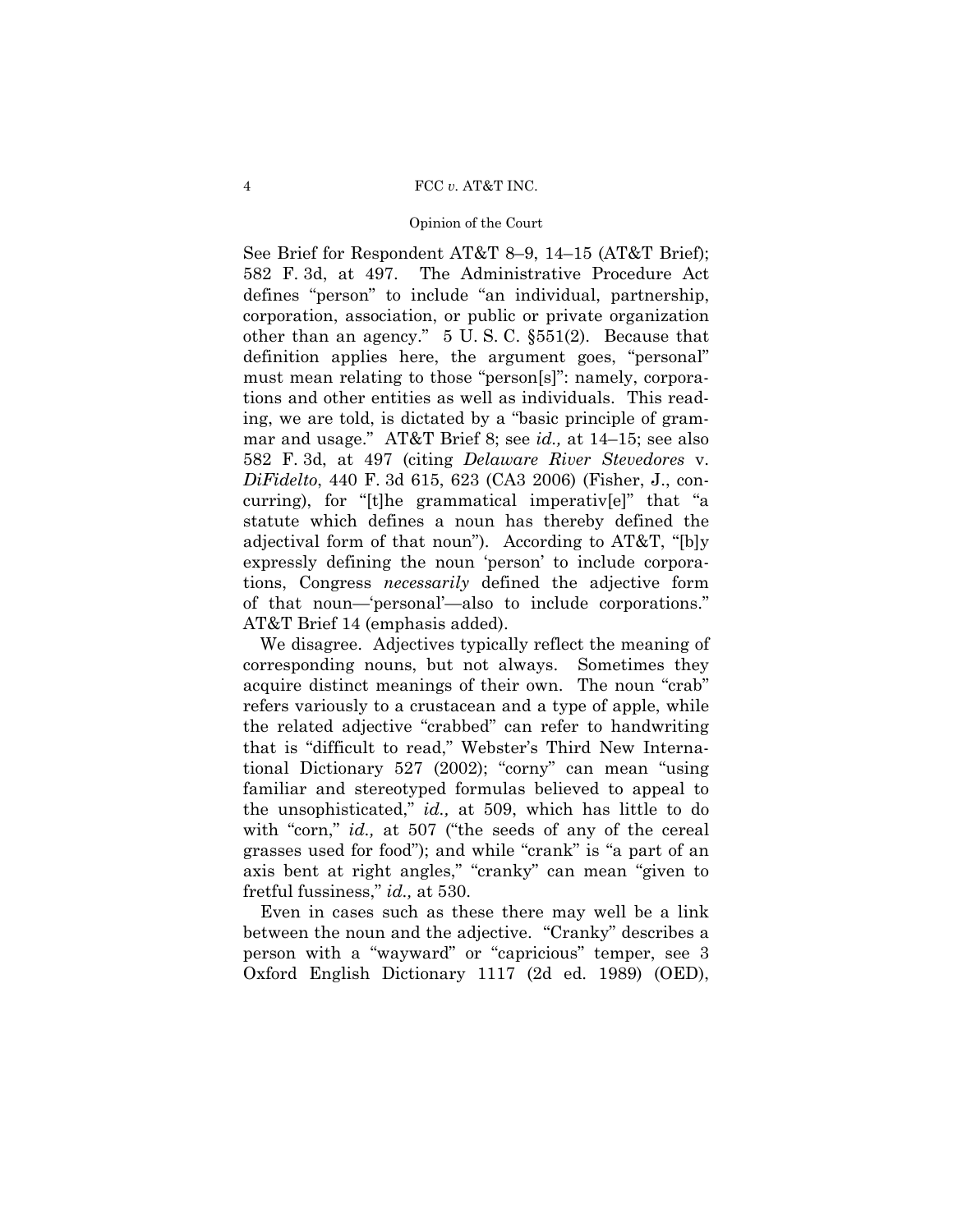which might bear some relation to the distorted or crooked angular shape from which a "crank" takes its name. That is not the point. What is significant is that, in ordinary usage, a noun and its adjective form may have meanings as disparate as any two unrelated words. The FCC's argument that "personal" does not, in fact, derive from the English word "person," but instead developed along its own etymological path, Reply Brief for Petitioners 6, simply highlights the shortcomings of AT&T's proposed rule.

"Person" is a defined term in the statute; "personal" is not. When a statute does not define a term, we typically "give the phrase its ordinary meaning." *Johnson* v. *United States*, 559 U. S. \_\_\_, \_\_\_ (2010) (slip op., at 4). "Personal" ordinarily refers to individuals. We do not usually speak of personal characteristics, personal effects, personal correspondence, personal influence, or personal tragedy as referring to corporations or other artificial entities. This is not to say that corporations do not have correspondence, influence, or tragedies of their own, only that we do not use the word "personal" to describe them.

Certainly, if the chief executive officer of a corporation approached the chief financial officer and said, "I have something personal to tell you," we would not assume the CEO was about to discuss company business. Responding to a request for information, an individual might say, "that's personal." A company spokesman, when asked for information about the company, would not. In fact, we often use the word "personal" to mean precisely the *opposite* of business-related: We speak of personal expenses and business expenses, personal life and work life, personal opinion and a company's view.

Dictionaries also suggest that "personal" does not ordinarily relate to artificial "persons" such as corporations. See, *e.g.,* 7 OED 726 (1933) ("[1] [o]f, pertaining to . . . the individual person or self," "individual; private; one's own," "[3] [o]f or pertaining to one's person, body, or figure," "[5]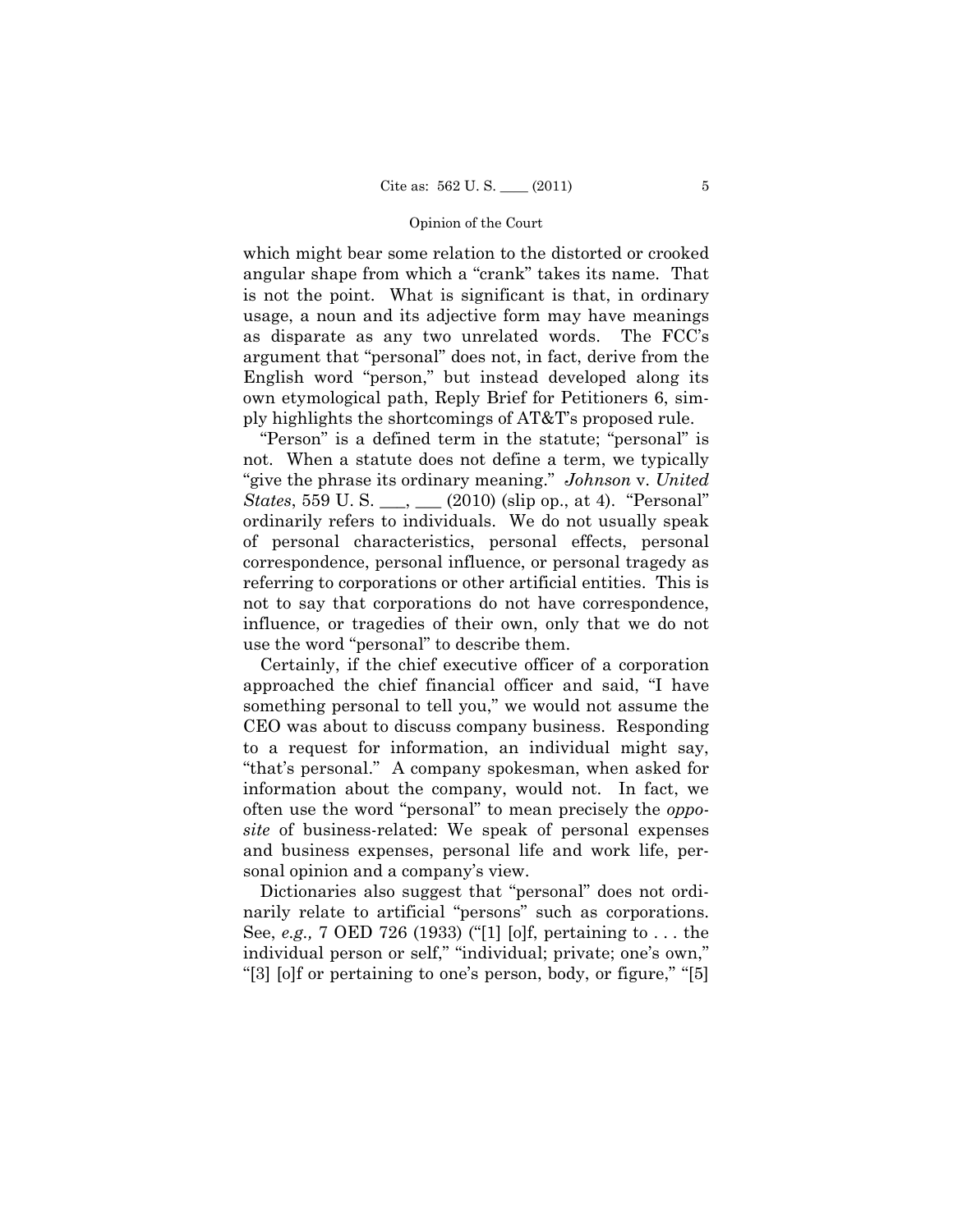### Opinion of the Court

[o]f, pertaining to, or characteristic of a person or selfconscious being, as opposed to a thing or abstraction"); 11 OED at 599–600 (2d ed. 1989) (same); Webster's Third New International Dictionary 1686 (1976) ("[3] relating to the person or body"; "[4] relating to an individual, his character, conduct, motives, or private affairs"; "[5] relating to or characteristic of human beings as distinct from things"); *ibid*. (2002) (same).

 AT&T dismisses these definitions, correctly noting that "personal"—at its most basic level—simply means "[o]f or pertaining to a particular person." Webster's New International Dictionary 1828 (2d ed. 1954). The company acknowledges that "in non-legal usage, where a 'person' is a human being, it is entirely unsurprising that the word 'personal' is used to refer to human beings." AT&T Brief 8. But in a watered-down version of the "grammatical imperative" argument, AT&T contends that "person"—in common *legal* usage—is understood to include a corporation. "Personal" in the same context therefore can and should have the same scope, especially here in light of the statutory definition. See *id*., at 8–9, 16.

The construction of statutory language often turns on context, see, *e.g., Johnson*, *supra,* at \_\_\_ (slip op., at 5), which certainly may include the definitions of related words. But here the context to which AT&T points does not dissuade us from the ordinary meaning of "personal." We have no doubt that "person," in a legal setting, often refers to artificial entities. The Dictionary Act makes that clear. 1 U. S. C. §1 (defining "person" to include "corporations, companies, associations, firms, partnerships, societies, and joint stock companies, as well as individuals"). But AT&T's effort to ascribe a corresponding legal meaning to "personal" again elides the difference between "person" and "personal."

When it comes to the word "personal," there is little support for the notion that it denotes corporations, even in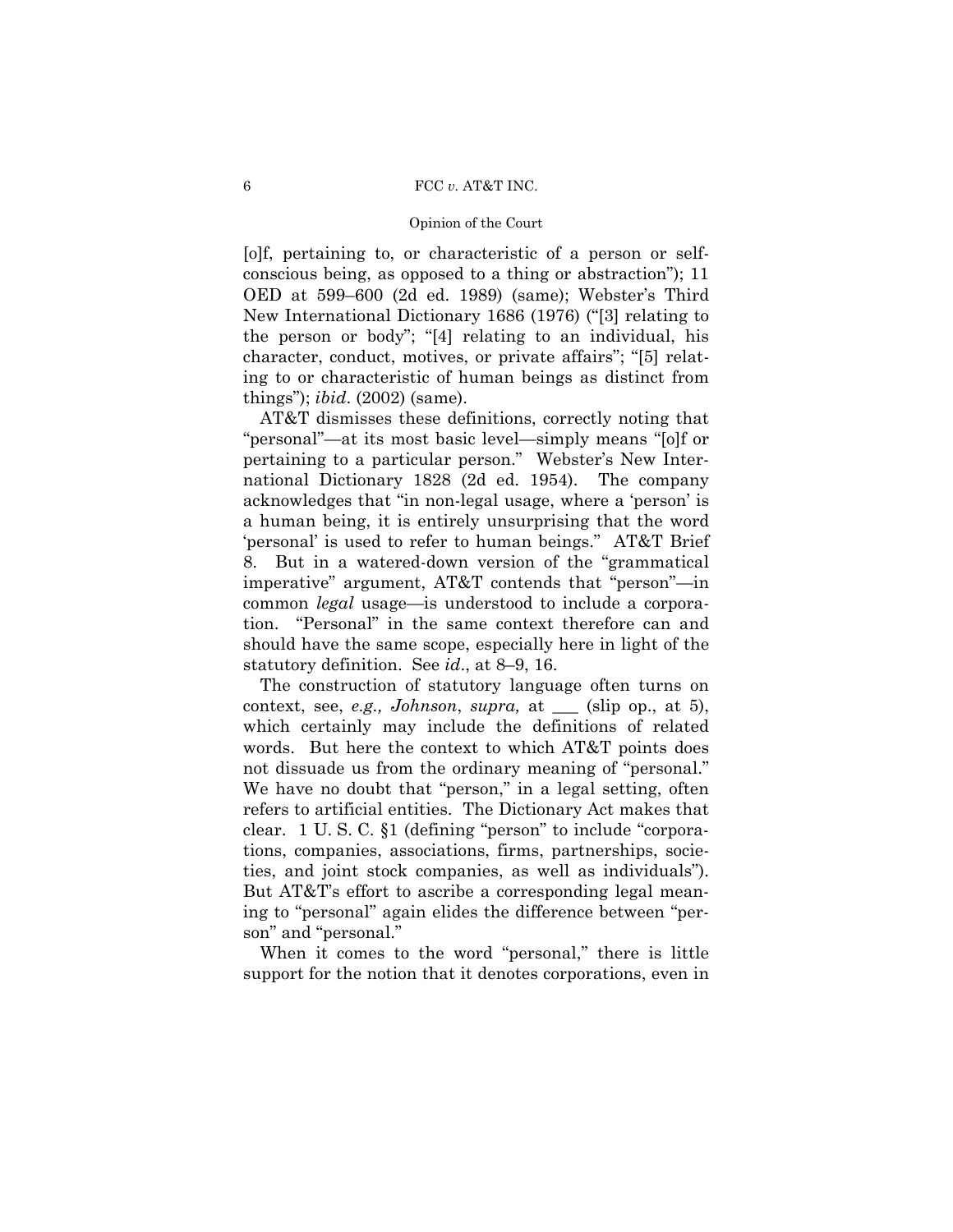the legal context. AT&T notes that corporations are "protected by the doctrine of 'personal' jurisdiction," AT&T Brief 19, but that phrase refers to jurisdiction *in personam*, as opposed to *in rem*, not the jurisdiction "of a person." The only other example AT&T cites is an 1896 case that referred to the "'personal privilege'" of a corporation. *Ibid.* (quoting *Mercantile Bank* v. *Tennessee ex rel. Memphis*, 161 U. S. 161, 171 (1896) (emphasis deleted)). These examples fall far short of establishing that "personal" here has a legal meaning apart from its ordinary one, even if "person" does. Cf. *Merck & Co.* v. *Reynolds*, 559 U.S.  $\_\_\_\_\_\_\_\_\_\_$  (2010) (slip op., at 8–10) (noting that "'discovery' is often used as a term of art in connection with the 'discovery rule'" and describing the judicial and legislative codification of that meaning over time); *Molzof* v. *United States*, 502 U. S. 301, 306 (1992) ("'Punitive damages' is a legal term of art that has a widely accepted common-law meaning . . . this Court's decisions make clear that the concept . . . has a long pedigree in the  $law$ ").

Regardless of whether "personal" can carry a special meaning in legal usage, "when interpreting a statute . . . we construe language . . . in light of the terms surrounding it." *Leocal* v. *Ashcroft*, 543 U. S. 1, 9 (2004). Exemption 7(C) refers not just to the word "personal," but to the term "personal privacy." §552(b)(7)(C); cf. *Textron Lycoming Reciprocating Engine Div., AVCO Corp.* v. *Automobile Workers*, 523 U. S. 653, 657 (1998) ("It is not the meaning of 'for' we are seeking here, but the meaning of '[s]uits for violation of contracts'"). AT&T's effort to attribute a special legal meaning to the word "personal" in this particular context is wholly unpersuasive.

AT&T's argument treats the term "personal privacy" as simply the sum of its two words: the privacy of a person. Under that view, the defined meaning of the noun "person," or the asserted specialized legal meaning, takes on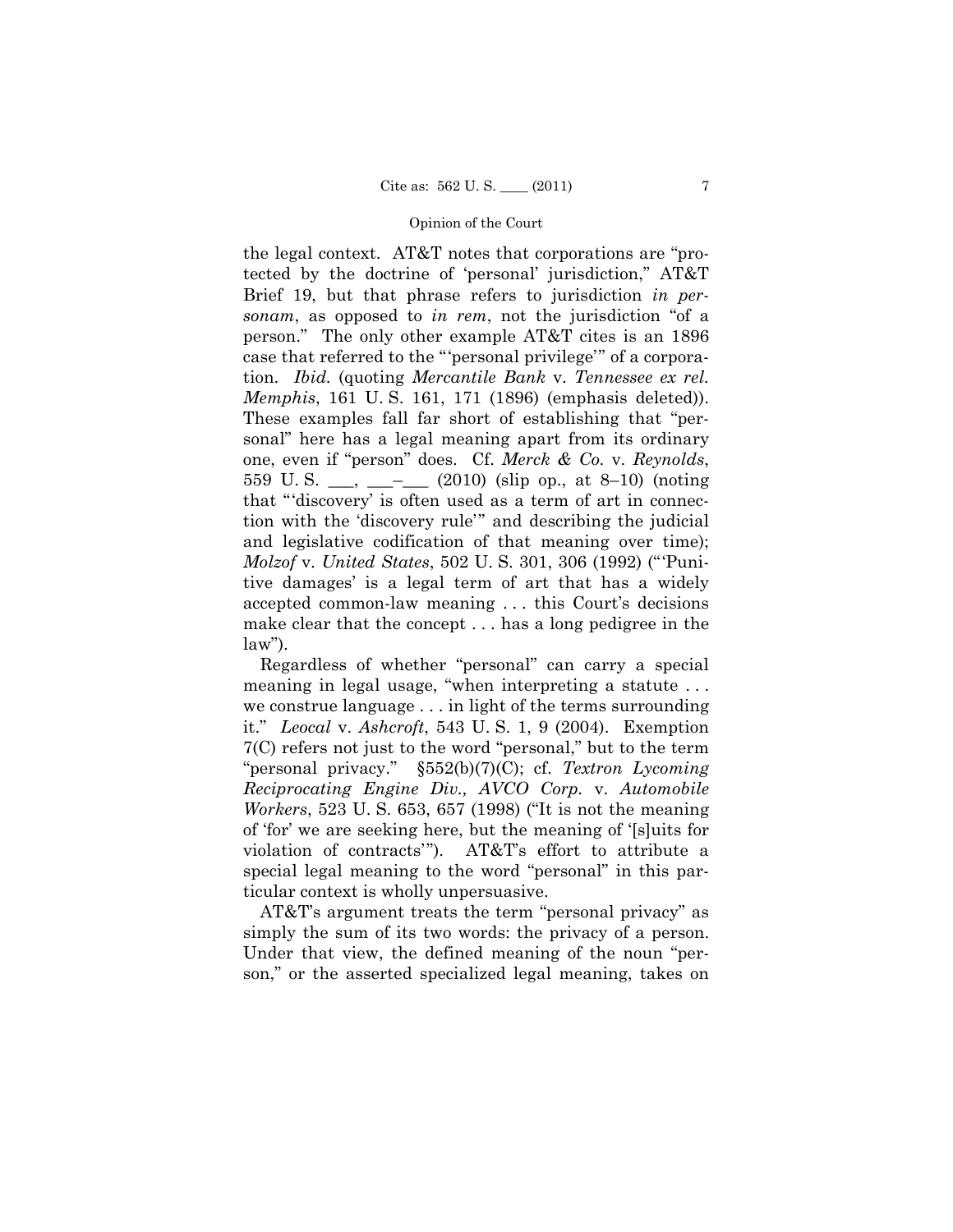### Opinion of the Court

greater significance. But two words together may assume a more particular meaning than those words in isolation. We understand a golden cup to be a cup made of or resembling gold. A golden boy, on the other hand, is one who is charming, lucky, and talented. A golden opportunity is one not to be missed. "Personal" in the phrase "personal privacy" conveys more than just "of a person." It suggests a type of privacy evocative of human concerns—not the sort usually associated with an entity like, say, AT&T.

Despite its contention that "[c]ommon legal usage" of the word "person" supports its reading of the term "personal privacy," AT&T Brief 9, 13, 18, AT&T does not cite a single instance in which this Court or any other (aside from the Court of Appeals below) has expressly referred to a corporation's "personal privacy." Nor does it identify any other statute that does so. See Tr. of Oral Arg. 26. On the contrary, treatises in print around the time that Congress drafted the exemptions at hand reflect the understanding that the specific concept of "personal privacy," at least as a matter of common law, did not apply to corporations. See Restatement (Second) of Torts §652I, Comment *c* (1976) ("A corporation, partnership or unincorporated association has no personal right of privacy"); W. Prosser, Law of Torts §97, pp. 641–642 (2d ed. 1955) ("A corporation or a partnership as such can have no personal privacy, although it seems clear that it may have an exclusive right to its name and its business prestige" (footnotes omitted)); cf. *id.*, §112, at 843–844 (3d ed. 1964) ("It seems to be generally agreed that the right of privacy is one pertaining only to individuals, and that a corporation or a partnership cannot claim it as such" (footnotes omitted)); *id*., §117, at 815 (4th ed. 1971) (same).

AT&T contends that this Court has recognized "privacy" interests of corporations in the Fourth Amendment and double jeopardy contexts, and that the term should be similarly construed here. See AT&T Brief 20–25. But this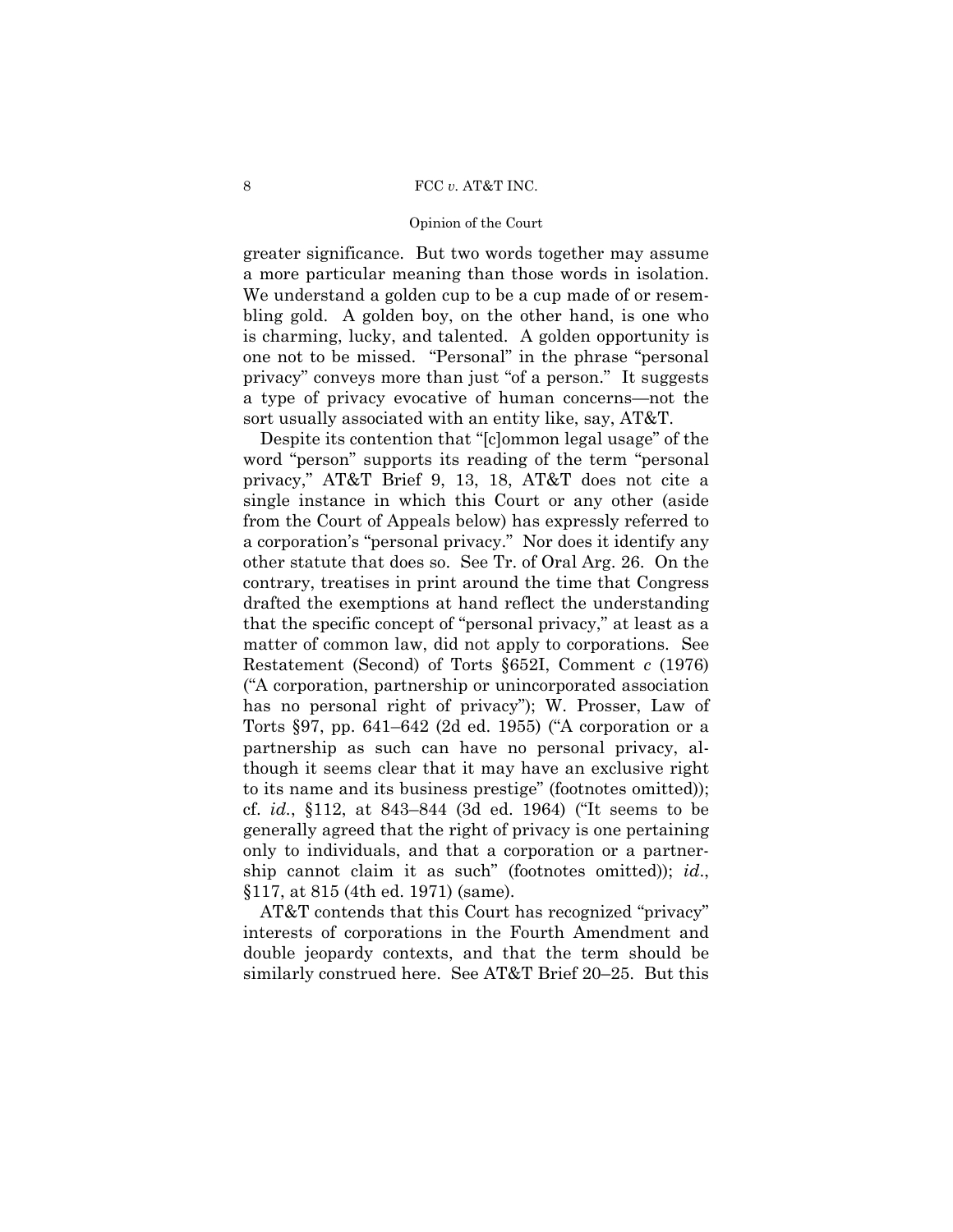case does not call upon us to pass on the scope of a corporation's "privacy" interests as a matter of constitutional or common law. The discrete question before us is instead whether Congress used the term "personal privacy" to refer to the privacy of artificial persons in FOIA Exemption 7(C); the cases AT&T cites are too far afield to be of help here.

AT&T concludes that the FCC has simply failed to demonstrate that the phrase "personal privacy" "necessarily *excludes* the privacy of corporations." *Id.,* at 31–32 (emphasis added). But construing statutory language is not merely an exercise in ascertaining "the outer limits of [a word's] definitional possibilities," *Dolan* v. *Postal Service*, 546 U. S. 481, 486 (2006). AT&T has given us no sound reason in the statutory text or context to disregard the ordinary meaning of the phrase "personal privacy."

# III

The meaning of "personal privacy" in Exemption 7(C) is further clarified by the rest of the statute. Congress enacted Exemption 7(C) against the backdrop of pre-existing FOIA exemptions, and the purpose and scope of Exemption 7(C) becomes even more apparent when viewed in this context. See *Nken* v. *Holder*, 556 U. S. \_\_\_, \_\_\_ (2009) (slip op., at 6) ("statutory interpretation turns on 'the language itself, the specific context in which that language is used, and the broader context of the statute as a whole'" (quoting *Robinson* v. *Shell Oil Co.*, 519 U. S. 337, 341 (1997))). Two of those other exemptions are particularly relevant here.

The phrase "personal privacy" first appeared in the FOIA exemptions in Exemption 6, enacted in 1966, eight years before Congress enacted Exemption 7(C). See 80 Stat. 250, codified as amended at 5 U. S. C. §552(b)(6). Exemption 6 covers "personnel and medical files and similar files the disclosure of which would constitute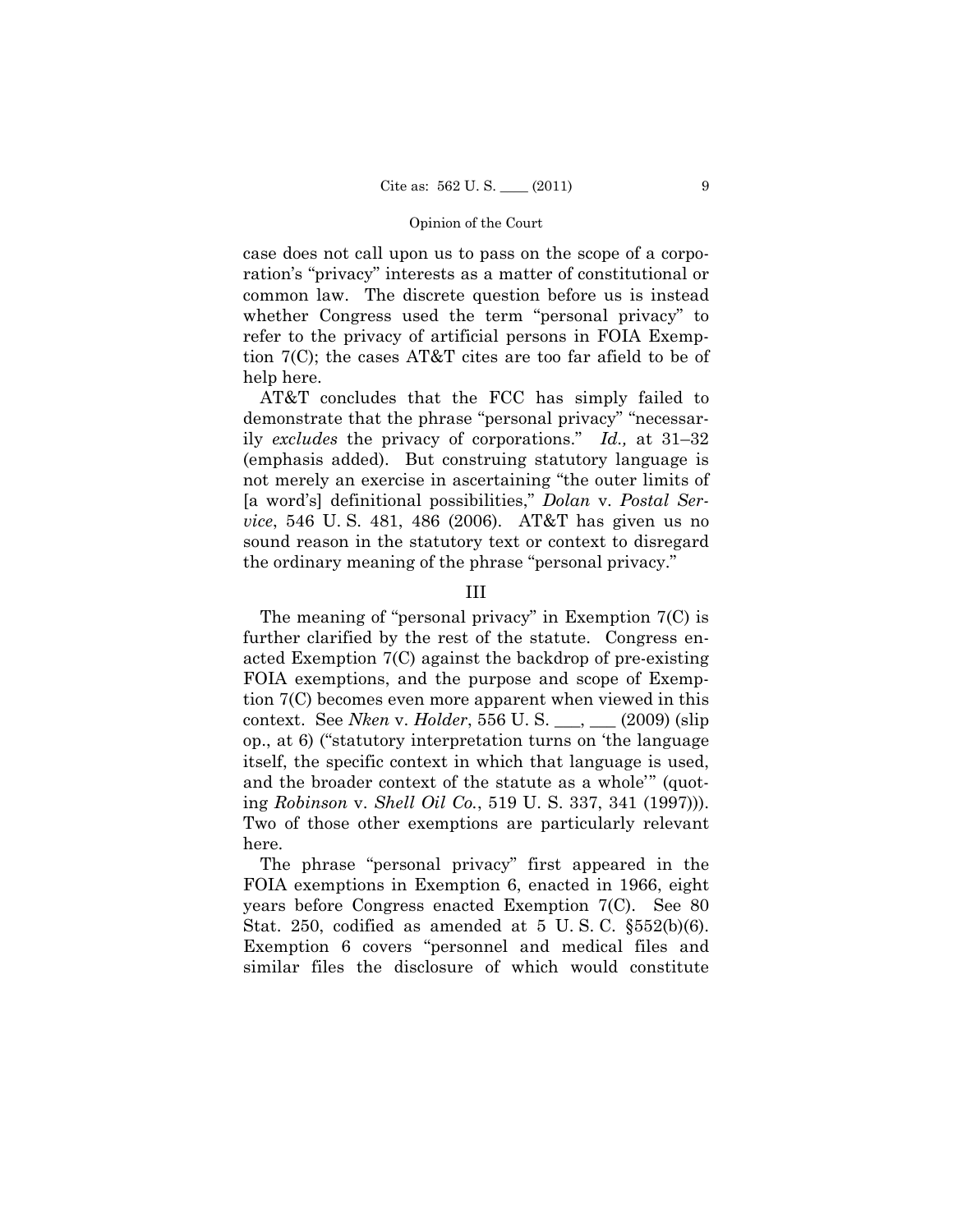### Opinion of the Court

a clearly unwarranted invasion of personal privacy." §552(b)(6). Not only did Congress choose the same term in drafting Exemption 7(C), it also used the term in a nearly identical manner.

Although the question whether Exemption 6 is limited to individuals has not come to us directly, we have regularly referred to that exemption as involving an "individual's right of privacy." *Department of State* v. *Ray*, 502 U. S. 164, 175 (1991) (quoting *Department of Air Force* v. *Rose*, 425 U. S. 352, 372 (1976) (internal quotation marks omitted)); see also *Department of State* v. *Washington Post Co.*, 456 U. S. 595, 599 (1982).

AT&T does not dispute that "identical words and phrases within the same statute should normally be given the same meaning," *Powerex Corp.* v. *Reliant Energy Services, Inc.*, 551 U. S. 224, 232 (2007), but contends that "if Exemption 6 does not protect corporations, it is because [it] applies only to 'personnel and medical files and similar files,'" not because of the term "personal privacy." AT&T Brief 36 (quoting  $\S552(b)(6)$ ). Yet the significance of the pertinent phrase—"the disclosure of which would constitute a clearly unwarranted invasion of personal privacy," §552(b)(6)—cannot be so readily dismissed. Without it, Exemption 6 would categorically exempt "personnel and medical files" as well as any "similar" file. Even if the scope of Exemption 6 is also limited by the types of files it protects, the "personal privacy" phrase importantly defines the particular subset of that information Congress sought to exempt. See *Washington Post Co.*, *supra,* at 599. And because Congress used the same phrase in Exemption 7(C), the reach of that phrase in Exemption 6 is pertinent in construing Exemption 7(C).

In drafting Exemption 7(C), Congress did not, on the other hand, use language similar to that in Exemption 4. Exemption 4 pertains to "trade secrets and commercial or financial information obtained from a person and privi-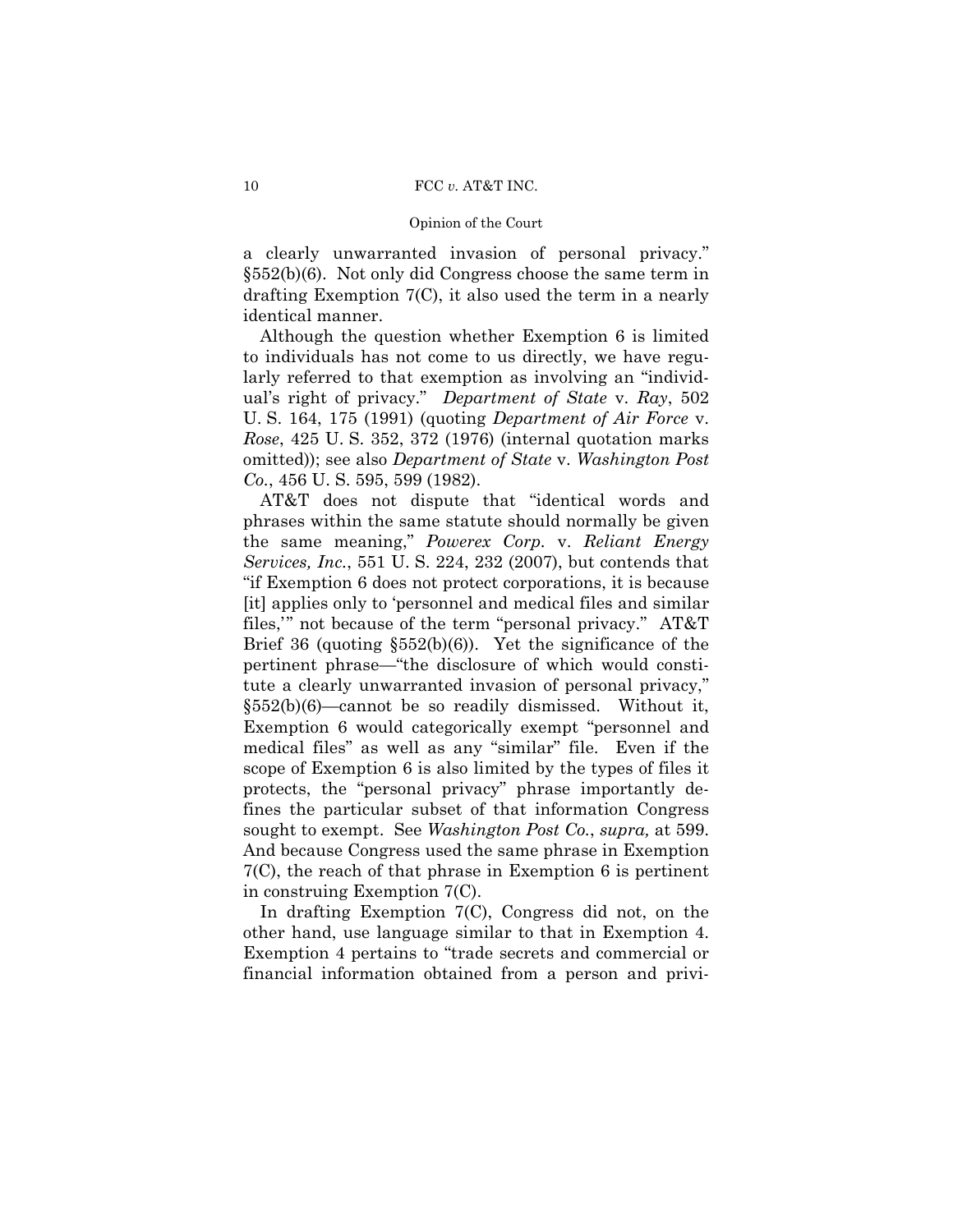leged or confidential."  $5 \text{ U. S. C. }$   $\S552(b)(4)$ . This clearly applies to corporations—it uses the defined term "person" to describe the source of the information—and we far more readily think of corporations as having "privileged or confidential" documents than personally private ones. So at the time Congress enacted Exemption 7(C), it had in place an exemption that plainly covered a corporation's commercial and financial information, and another that we have described as relating to "individuals." The language of Exemption 7(C) tracks the latter.

The Government has long interpreted the phrase "personal privacy" in Exemption 7(C) accordingly. Shortly after Congress passed the 1974 amendments that enacted Exemption 7(C), the Attorney General issued a memorandum to executive departments and agencies explaining that "personal privacy" in that exemption "pertains to the privacy interests of individuals." U. S. Dept. of Justice, Attorney General's Memorandum on the 1974 Amendments to the Freedom of Information Act 9, reprinted in House Committee on Government Operations and Senate Committee on the Judiciary, Freedom of Information Act and Amendments of 1974 (P. L. 93–502), 94th Cong., 1st Sess., 507, 579 (Jt. Comm. Print 1975). The exemption, the Attorney General noted, "does not seem applicable to corporations or other entities." *Ibid*. We have previously viewed this Memorandum as a reliable guide in interpreting FOIA, see *National Archives and Records Admin.* v. *Favish*, 541 U. S. 157, 169 (2004); *FBI* v. *Abramson*, 456 U. S. 615, 622, n. 5 (1982), and we agree with its conclusion here.

\* \* \*

We reject the argument that because "person" is defined for purposes of FOIA to include a corporation, the phrase "personal privacy" in Exemption 7(C) reaches corporations as well. The protection in FOIA against disclosure of law